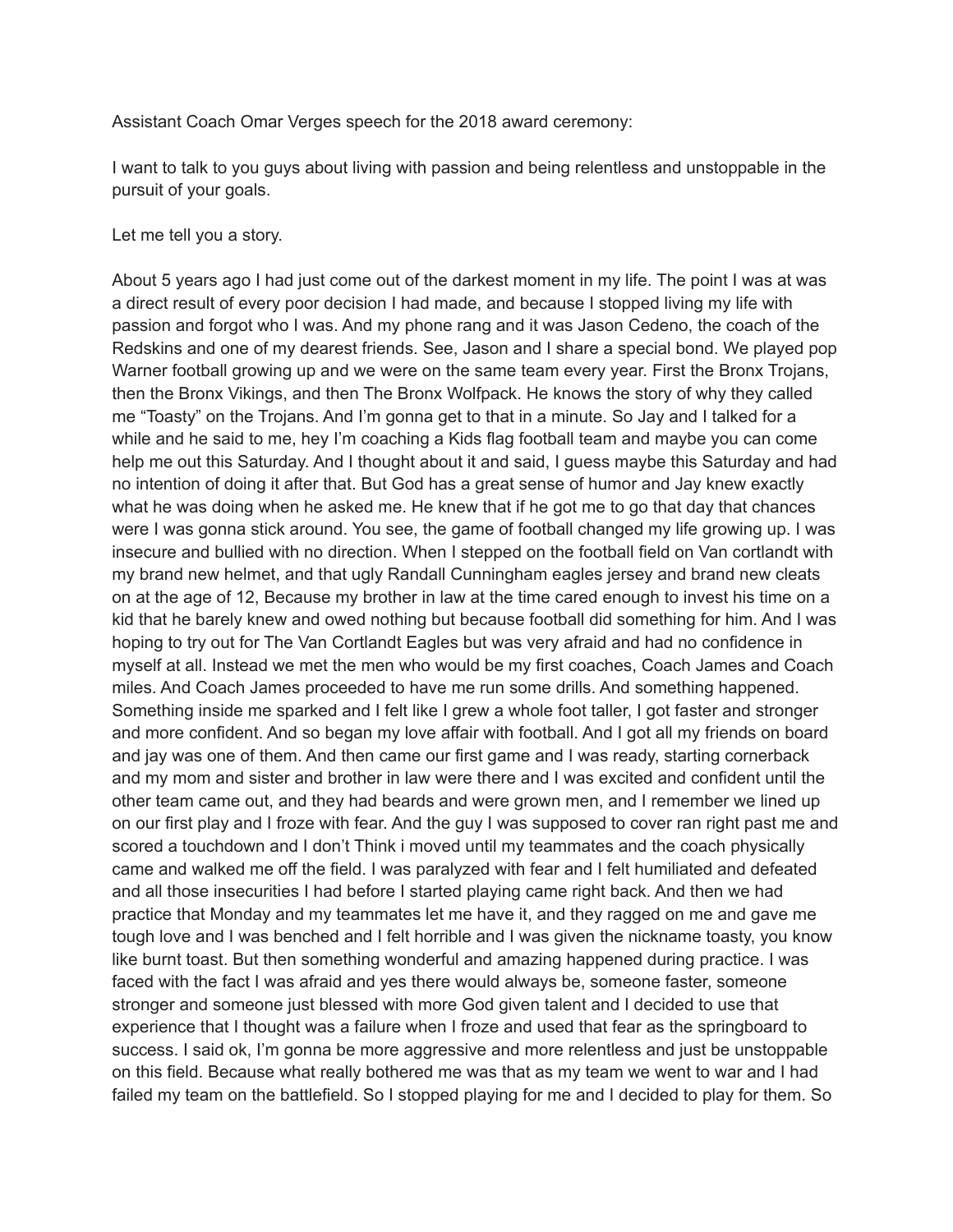when I met up with Jay that Saturday and saw the team he was coaching, the raiders at the time and they were playing a game and I was able to give some input during the game and met them after the game, I was hooked and I was introduced as Omar, the guy that would be assisting jay. From that minute something happened again, it stopped being about me and it became about those kids. And I think they were 1 and 3 or something but they were special. And we ended up making it to the championship, where we lost to Footer and The Steelers which were a dynasty. But see I like to say that time beat us, because we were close to scoring again but time ran out. But I learned that if I can put my ego to the side, and learn to be led by Jay and learn from the kids that greatness can happen. See if you treat someone as they are, then that's what they will be but if you treat them for what they could be, then you help transform them into something better and greater. See these kids are me and I am them. Of course I want to be the head coach but I listen and follow so when the time comes I can lead. And I will make mistakes and I will fall and I will fail but that just means I have more to learn and a lot more to grow. The next year I was switched over to the Steelers and Footer and we dominated and those kids were Physically gifted but they were a bit too cocky and in the championship game we fell short by one play. And that hurt, it hurt a lot, but we had some young guys that learned what it was like to lose and to fall short and sometimes that's the best thing that can happen. How can you ever know or truly savor the taste of victory if you have not tasted that bitter and sour flavor of defeat. And that's a flavor that lasts a long time and it forces you to grow or lay down and accept it, the choice is up to you. The next year we changed to the Seahawks and it was a transition year and we had to start from the beginning, and guys were learning how to accept new leadership roles and play new positions and there were ups and downs and we fell one play short of going to the championship. But we learned again what it was like to lose not as individuals but as a team. I believe everything happens for a reason and life is a journey of ups and downs and we always went in ready to battle but the other team was just more prepared, not better, just better prepared and made Less mistakes and worked better as a team. So enter this past year, we are now The Falcons, I was going through some ups and downs but Footer and I were Optimistic and very excited to get this season going, we had a squad, we had some great talent but could we gel as a team, could we put our egos aside and be led and get out of our own way. You see the only competition is the one in the mirror because he is the one who doubts and is consumed with fear and can't be in the moment and can't let go of past failures but believes he is destined to fail again. I was not there for the first 3 games because of my own personal issues. But when I came back I was welcomed with nothing but love, just love and support by my team and everyone else that is a part of Yald. So I committed to The Falcons and got out of my own way and we moved forward as a team. We lost, and we learned and we practiced and we studied and we worked hard and these young men gave it everything they had every game and sometimes we fell short but see…we learned that just because we fell short, doesn't mean we stay down, oh no but instead we come back and become relentless and unstoppable! You see there is one thing that can't be measured and that is the size of the heart and the flame that is the soul. And we played a very formidable Panthers team in the championship, this game could have gone either way but it was just our time. We wanted it just a little bit more, but I have nothing but respect and admiration for The Panthers. And nothing but love and admiration for everyone that is a part of yald. And we won, I sobbed tears of joy, not because I was the coach of a championship team after coaching for 4 years but because these kids will forever be able to